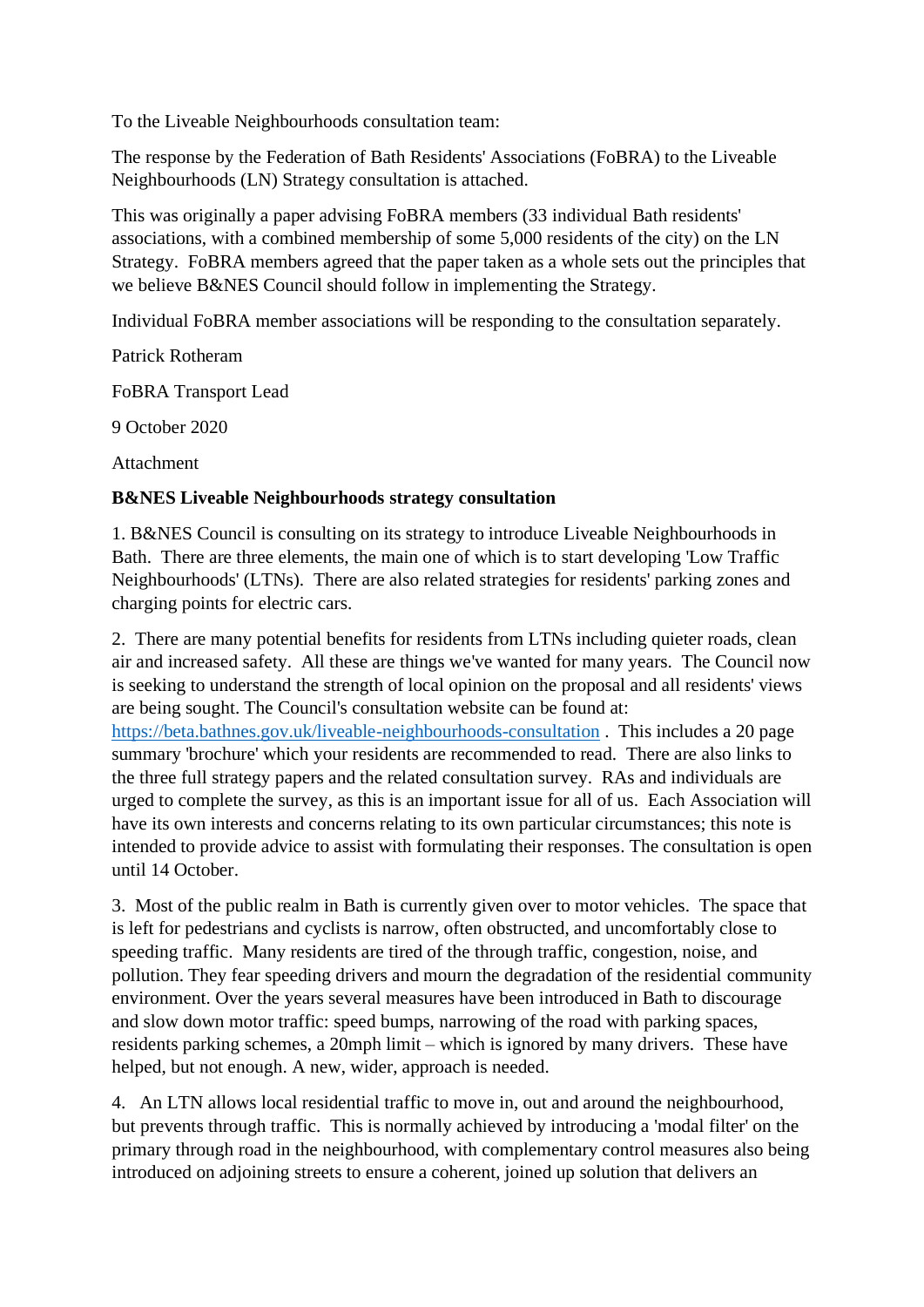overall reduction in traffic volumes across a whole area. A modal filter can take a number of forms but the most flexible is a 'bus gate' - of which we have two examples in the city (a partially closed one at the Podium, and continually closed one at Pulteney Bridge). A bus gate allows buses to pass through it, and also emergency vehicles, Council service vehicles, pedestrians and cycles - sometimes taxis too. The modal filter may also take the form of a simple, hard stop like a bollard, such as at the west end of the Royal Crescent. When associated measures are included on adjoining streets, the result is a significant reduction in traffic volumes across the whole neighbourhood.

5. LTNs usually incorporate other measures. Traffic calming might involve, for instance, more reminders about the 20mph speed limit, or raised areas at junctions to reduce speeds and cater better for pedestrians wanting to cross over. Improving the public realm might see more seating at key points, on-street cycle storage, more planting and growing areas.

6. A potential downside for residents within an LTN is that they too will be subject to the filter so, although they would still be able to drive around most of the neighbourhood as before, they would not be able to drive through the filter. So, depending on where they are and where they want to go, they may need to choose a different route. Anyone will still be able to walk, cycle and use any bus service running through their neighbourhood. With less traffic, it will be a more pleasant, safer experience for active travellers and bus passengers.

7. There is the danger of an unintended consequence for some of the outer neighbourhoods which have unrestricted parking. These are likely to attract drivers wishing to park and drop down into the city centre. This already happens in the evenings in some neighbourhoods after the restrictions end and the night economy commences and on Sundays too. Such an effect often coincides with 'peak residential parking', and could be exacerbated by LTNs. This, along with other potential disadvantages, is recognised in the Residential Parking strategy document. Hence it is that both strategies being considered together.

8. The advantages of LTNs to residents living within them seem clear, although a lively debate may be expected in each area as people grapple with the restraints on the freedom they currently enjoy to use their cars as they please. Local communities will be expected to work with their Ward Councillors to develop proposals for LTNs in their areas. The challenge for local communities which do want to pursue an LTN will be to find the time and resource to work closely with their Councillors on the detail of their design and implementation.

9. It is important to recognise that LTNs also have potential negative impacts. LTNs have been controversial in parts of London and elsewhere. These issues should be addressed frankly and honestly from the outset. The basic problem in Bath is that the main traffic routes are also, to a lesser or greater degree, residential streets that are already carrying excessive levels of traffic. Some have some of the worst air quality in the city. LTNs could have the effect of displacing traffic from one residential area to another.

10. Experience elsewhere indicates that a proportion of displaced traffic 'evaporates' over time as a result of 'modal shift' - as people rethink their journeys and switch from cars to other forms of transport such as buses, walking and bikes. Studies indicate that traffic evaporation may reduce total traffic volumes by up to 11%. Recent surveys show that around half of all car journeys in Bath are less than two miles in distance, some of which could be converted into active travel (walking, cycling, scooting, for example). It can become a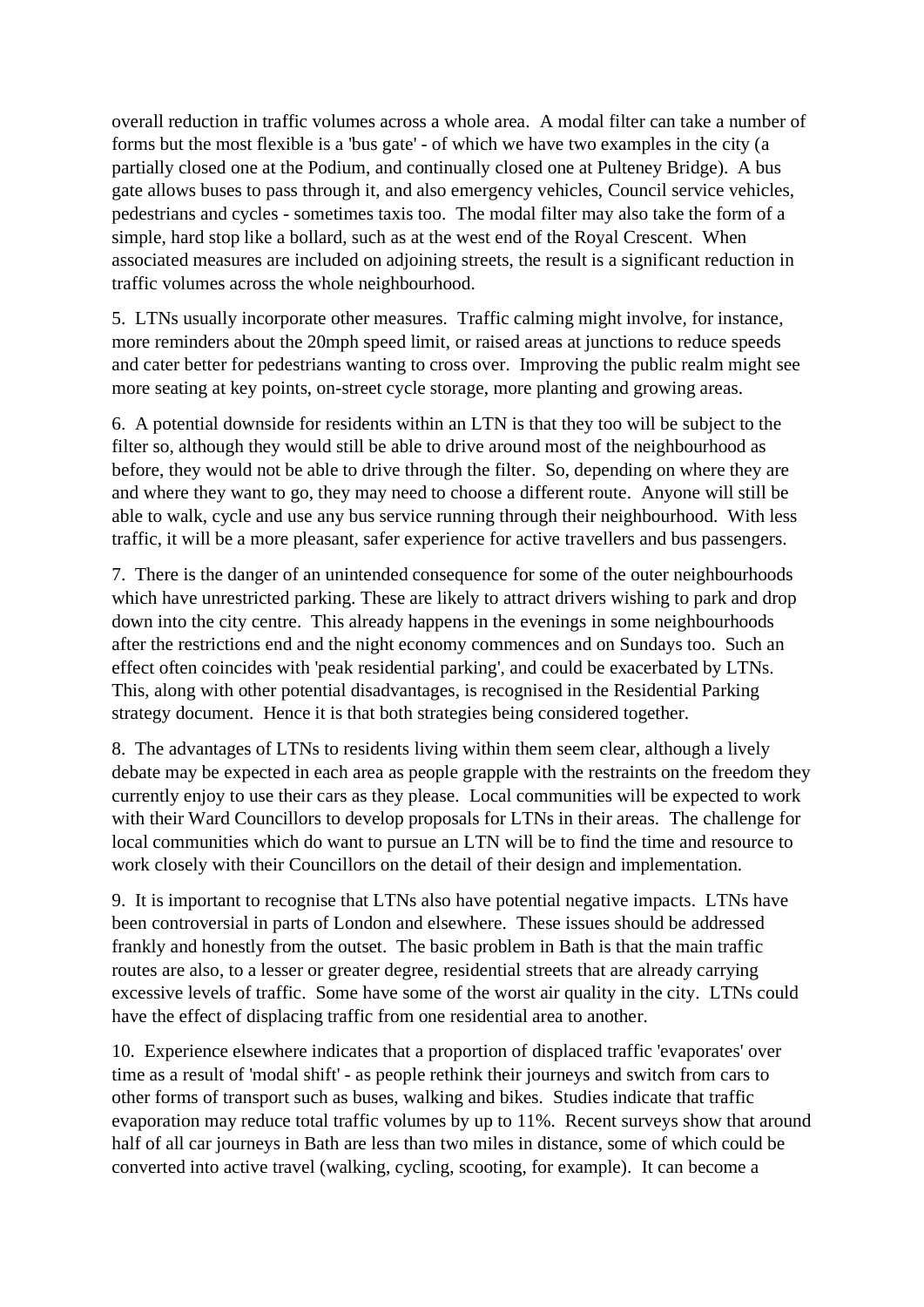virtuous circle; as traffic levels fall, other means of getting around become easier and more attractive. The Council cites the experience in the London Borough of Waltham Forest, which saw traffic increases of 4% to 28% on boundary roads after the introduction of LTNs. It is difficult to compare what happened in Waltham Forest and other locations with the very different situation in Bath, where there are factors which are not present in London, such as poorer and higher-priced public transport services, a high density of school traffic in some areas, and steep hills around the centre which are a deterrent to cycling and a problem with heavy shopping. However, traffic increases of the order experienced at Waltham Forest would have a significant impact on roads in Bath.

11. Nobody knows how significant a factor traffic evaporation would be in Bath. An iterative approach would be safer than trying to apply LTNs across the city in one go. It would be helpful to carry out trials using Experimental TROs in carefully selected areas where an LTN would have a limited displacement effect. There are safeguards to these with strictly limited durations and the need to consult on the outcomes.

12. Avoiding negative impacts on the road system is likely to require the Council to reduce overall traffic volumes in the city, something which FoBRA has long called for. We suggested a number of possible measures in our paper 'A traffic management plan for Bath LTNs', including directing through traffic to alternative routes away from the city, a permanent weight limit at Cleveland Bridge, congestion charging, and increased parking controls. The particular issues of the central area, as an important destination for residents and visitors alike which is also densely residential, also need to be addressed. It is long standing Council policy to reduce traffic in the central area and secure major improvements in the public realm.

13. The two other components of the LN strategy are the provision of on-street charging points for electric vehicles (EVs), and resident parking zones (RPZs). It is clearly right for the Council to begin exploring EV charging point provision to pave the way for increased take-up of EVs, and we should support this. On RPZs, the Council proposes to conduct another review of parking strategy, this time in combination with the LTN strategy. This is likely to mean that more priority is likely to be given to residents, particularly in areas with limited off-street parking facilities, which is good. It may also lead to the creation of more RPZs.

14. The Transport Group did not consider that it would be appropriate to offer a draft FoBRA response to the consultation before hearing members' views at the Committee discussion on 8 October. A response might be based on the following main points:

- We warmly welcome the concept of introducing LTNs. As a matter of principle the LTN concept should be applied to all residential streets in the city including those which are currently treated as arterial roads.
- LTNs have the potential to be very divisive if they create winners and losers among residents. The potential negative impacts of any LTNs should be considered in advance and monitored after they are put in place, including the impact on air quality.
- We suggest conducting an early trial using Experimental TROs in a carefully selected area where an LTN would be likely to have a limited displacement effect.